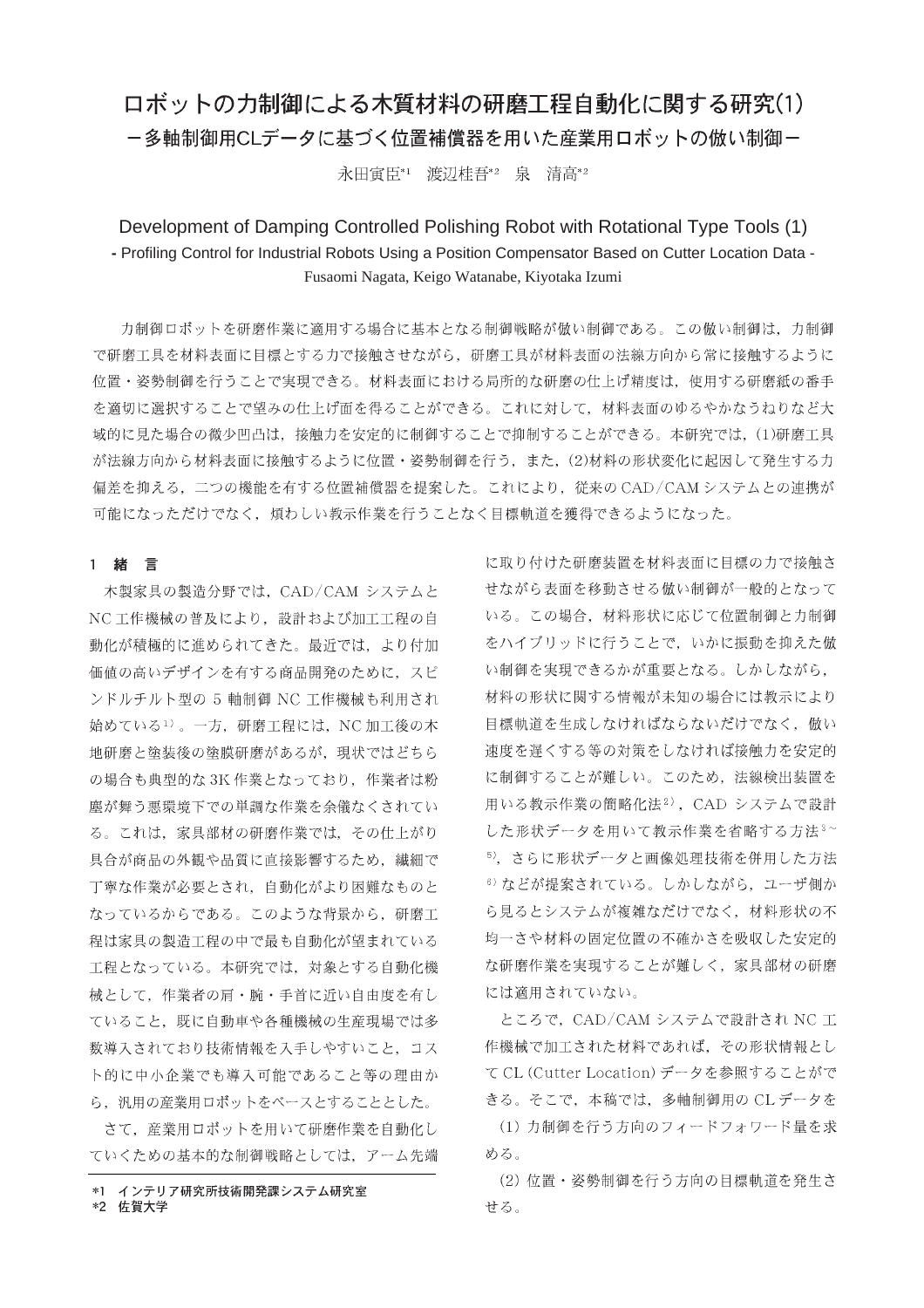二つの目的に使用する位置補償器を提案する<sup>7</sup>。さら に、この位置補償器と既に提案している位置指令型イ ンピーダンス制御法8)~10)を組み合わせることで、容易 に倣い制御系を構成する方法を示す。これにより. NC 加工後の家具部材に対して教示作業を行うことな く倣い制御を実行できるだけでなく、CL データのみ を参照するため、使用する CAD/CAM システムに依 存しない汎用的な研磨ロボットシステムを構築でき る。さらに、インピーダンスパラメータのダンパー要 素だけを制御対象とするダンピング制御法で接触力を 制御するため、材料形状の不均一さや材料の固定位置 の不確かさを吸収した倣い制御が可能となる。オープ ンアーキテクチャ型の産業用ロボットを用いた倣い制 御実験で提案手法の有効性を検証したので報告する。

#### 2 位置指令型ダンピング制御法

倣い制御を行うためには、エンドエフェクタの位 置·姿勢を制御する位置制御系と、エンドエフェクタ と対象物との間に発生する接触力を制御する力制御系 を同時に実現しなければならない11)。そこで本章で は、力制御に用いる位置指令型のダンピング制御法に ついて述べる。まず、6自由度産業用ロボットのアー ム先端の望ましいインピーダンス特性として次式を考 える12)。

$$
M_x(\theta)\ddot{x} + B_d(\dot{x} - \dot{x}_d) + SK_d(x - x_d)
$$
  
= SF + (E - S) K\_f (F - F\_d) (1)

ここで  $x \in \mathfrak{R}^6$ ,  $\dot{x} \in \mathfrak{R}^6$ ,  $\ddot{x} \in \mathfrak{R}^6$  は作業座標系でのアー ム先端の位置, 速度, 加速度ベクトル,  $M_{x}(\theta) \in \mathfrak{R}^{6 \times 6}$ は実慣性行列,  $\boldsymbol{F}$ は $\boldsymbol{F}^T = [\boldsymbol{f}^T \boldsymbol{n}^T]$ で定義されるアーム先 端に作用する力ベクトル  $f=[f_x f_y f_z]$  とモーメントベ クトル  $n^{\tau}$ =[ $n_x$   $n_y$   $n_z$ ] からなる力・モーメントベクト ル,  $K_f = \text{diag}(K_{f1}, ..., K_{f6})$ はカフィードバックゲイン 行列である。また、 $x_d$ ,  $\dot{x}_d$ ,  $F_d^T = [f_d^T n_d^T]$ は目標とする位 置,速度,力·モーメントベクトルであり,  $\boldsymbol{B}_d = \text{diag}(B_{d_1}, \ldots, B_{d_6}), \ \ \boldsymbol{K}_d = \text{diag}(K_{d_1}, \ldots, K_{d_6}) \ \ \forall \exists \ \forall \ \theta \in \mathcal{B}$ 粘性係数行列と剛性係数行列である。S, E はスイッチ 行列 diag( $S_1, \ldots, S_6$ ) および単位行列である。なお $K_f$ ,  $B_d$ ,  $K_d$  は正定な対角行列とする。式(1)は、 $S = E$ の とき全方向コンプライアンス制御系となり, S=0 の とき全方向力制御系となる。つぎに、式(1)の望まし

い応答において、加速度は制御の対象としないものと し、実慣性項を無視する。このとき、サンプリング幅 At を用いて離散時刻k での解を求めると次式の位置指 令型操作量の再帰式が得られる13)。

$$
\mathbf{x}(k) = \mathbf{B}_d^{-1} \mathbf{K}_f \left( \mathbf{F} - \mathbf{F}_d \right) \Delta t \n+ \mathbf{x}(k-1) + \mathbf{x}_d(k) - \mathbf{x}_d(k-1) \tag{2}
$$

ここで、 $x(k)$ は位置ベクトル  $[x(k) y(k) z(k)]^T$  と姿勢べ



図-15軸制御NC工作機械による加工風景



 $\cdots x_d(k)$   $\ x_d(k{+}1)\cdots$ 図-3 CLデータと目標軌道  $x_d(k)$ との関係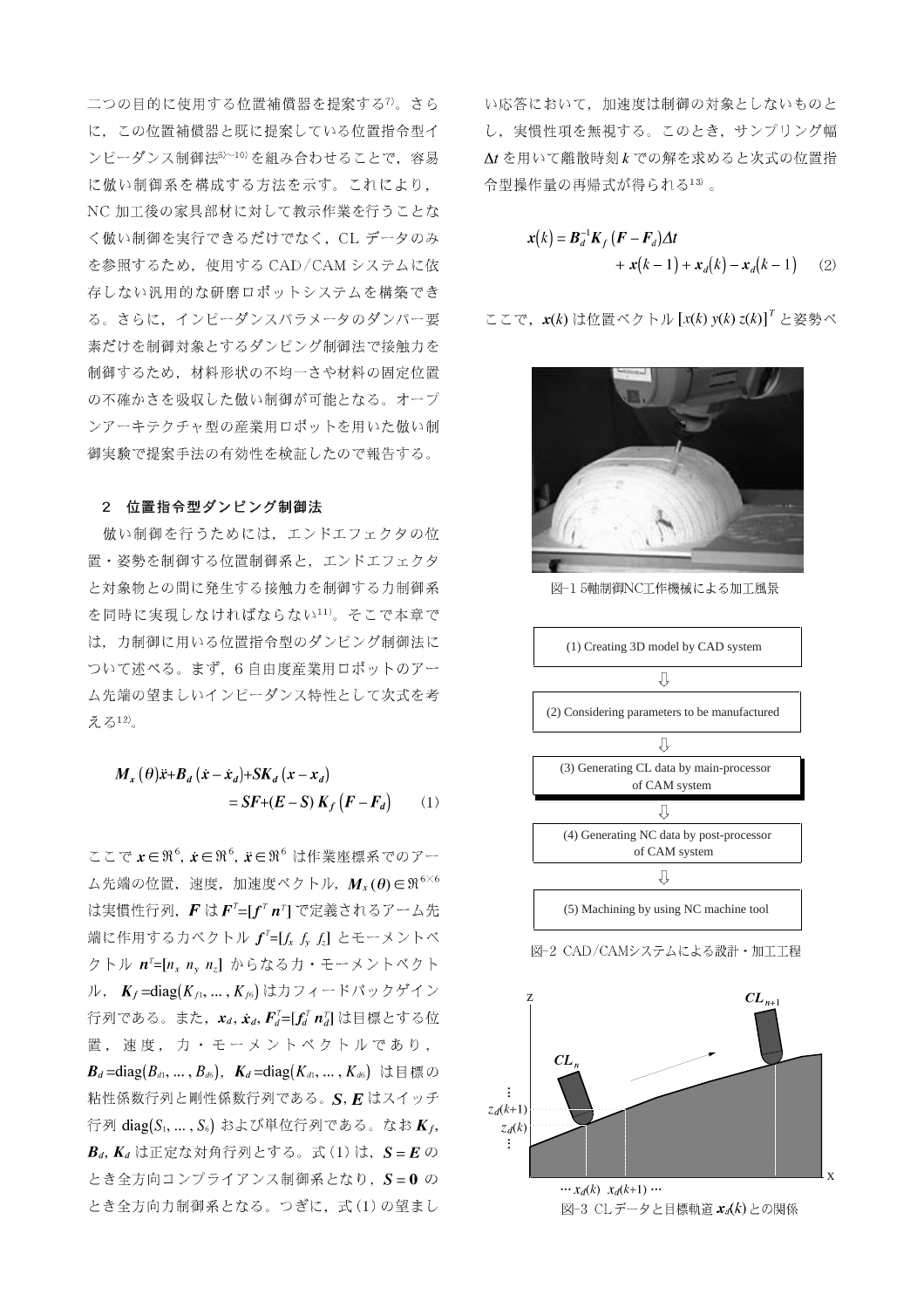クトルである Z-Y-Z オイラー角  $\left[\phi(k) \theta(k) \psi(k)\right]^T$ で構 成する。式(2)から得られる作業座標系での操作量  $\mathbf{x}(k)$ を逆キネマティクスにより各関節角度 $\theta(k)$ に変換 し、この θ(k) をサンプリング間隔ごとにサーボ系への 目標値として与えることで、エンドエフェクタと材料 間に作用する接触力 F を目標値 F に追従させること ができる。さて、本研究では、エンドエフェクタを法 線方向から目標の力で対象物に接触させて表面を移動 させる倣い制御を研磨作業のための基本制御戦略とし て位置付ける。そこで、次章では、式(2)を用いてど のように倣い制御を実現するかについて述べる。

### 3 多軸制御用CLデータに基づく位置補償器

一般に産業用ロボットは頑健で高い剛性を持ってい るため、エンドエフェクタ部に弾性を持たせるなどの 対策をしなければ、硬い環境に対して安定的な倣い制 御を行うことが難しい14)。その他にも倣い制御系を不 安定にする要因としては、環境の形状、環境表面の粗 さ、接触に伴う摩擦、倣い速度などがある。さて、幸 いにも倣い制御の対象となる材料が CAD/CAM シス テムで設計され、NC 工作機械で加工されている場合 には、材料の形状に関する情報として CL データを参 照することができる14)。例えば、図-1 はティルティ ングヘッドを持った5軸制御 NC工作機械による木製 洗面台の底部の加工風景であり、この場合の設計から 加工までの工程を図-2に示す。CLデータは、図-2の 工程(3)においてメインプロセサから生成される。そ のnステップ成分 ( $CL_e \in \Re^6$ ) は位置ベクトル  $[x_n y_n z_n]^T$  とその点における法線ベクトル  $[vx_n vy_n vz_n]^T$  から構成され、次式のように与えられ る。

 $CL_n^T = [x_n y_n z_n v x_n v y_n v z_n]$   $(vx_n^2 + v y_n^2 + v z_n^2 = 1)$  (3)

本章では、式(3)で与えられる位置·姿勢情報をもと にサンプリング間隔ごとの目標とする軌道を生成可能 な位置補償器を提案する。ロボットの制御系では、そ れを、(1) 力制御を行う方向のフィードフォワード量と して、また、2位置·姿勢制御を行う方向の目標軌道 として用いることで、教示作業を必要としない倣い制 御を実現できる。

#### 3-1 ロボット制御用の目標軌道の生成

提案する位置補償器は、ロボットのエンドエフェク 夕を対象物表面に法線方向から目標の力で接触させた まま移動させるために、CLデータを用いて目標軌道を 算出する。n ステップ  $\pmb{C} \pmb{L}_n^T$  と n+1 ステップ  $\pmb{C} \pmb{L}_{n+1}^T$  に おける材料と工具の関係を示す例題を図-3に示す。た だし、この場合 y 方向への工具の傾斜はなく(vy=0), y方向における位置は一定(y = constant) であると仮定す る。さて、サーボ系への操作量 x(k) は倣い速度やサン プリング間隔に応じて作成する必要があるが、一般的 には CL データの刻みに比べて非常に微小である。こ のため, x 方向の移動速度を基準とし、直線近似により 求めることとした。例えば、z 方向の目標の位置  $z_d(k)$ は次式から求めることができる。

$$
z_d(k) = \frac{z_{n+1} - z_n}{x_{n+1} - x_n} x_d(k) + \frac{x_{n+1} z_n - x_n z_{n+1}}{x_{n+1} - x_n}
$$
(4)

目標とする姿勢ベクトル [vx<sub>d</sub>(k) vy<sub>d</sub>(k) vz<sub>d</sub>(k)]<sup>T</sup> も同様に 求めることができる。この姿勢ベクトルは、逆キネマ ティクスへ入力するためにZ-Y-Zオイラー角  $\left[\phi(k) \; \theta(k) \; \psi(k)\right]^T$ に変換する。図-4には、目標とする軌 道 $x_d(k)$ の生成過程を示す。

#### 3-2 位置補償器を用いた倣い制御

図-5 には提案する位置補償器を用いた制御系のブ ロック線図を示す。ここでは、倣い制御を行うために スイッチ行列 $S' = diag(S_1, ..., S_n)$ を用いて位置・姿勢制 御系と力制御系をハイブリッドに制御する。対角成分



図-4 目標軌道 xd(k)の生成工程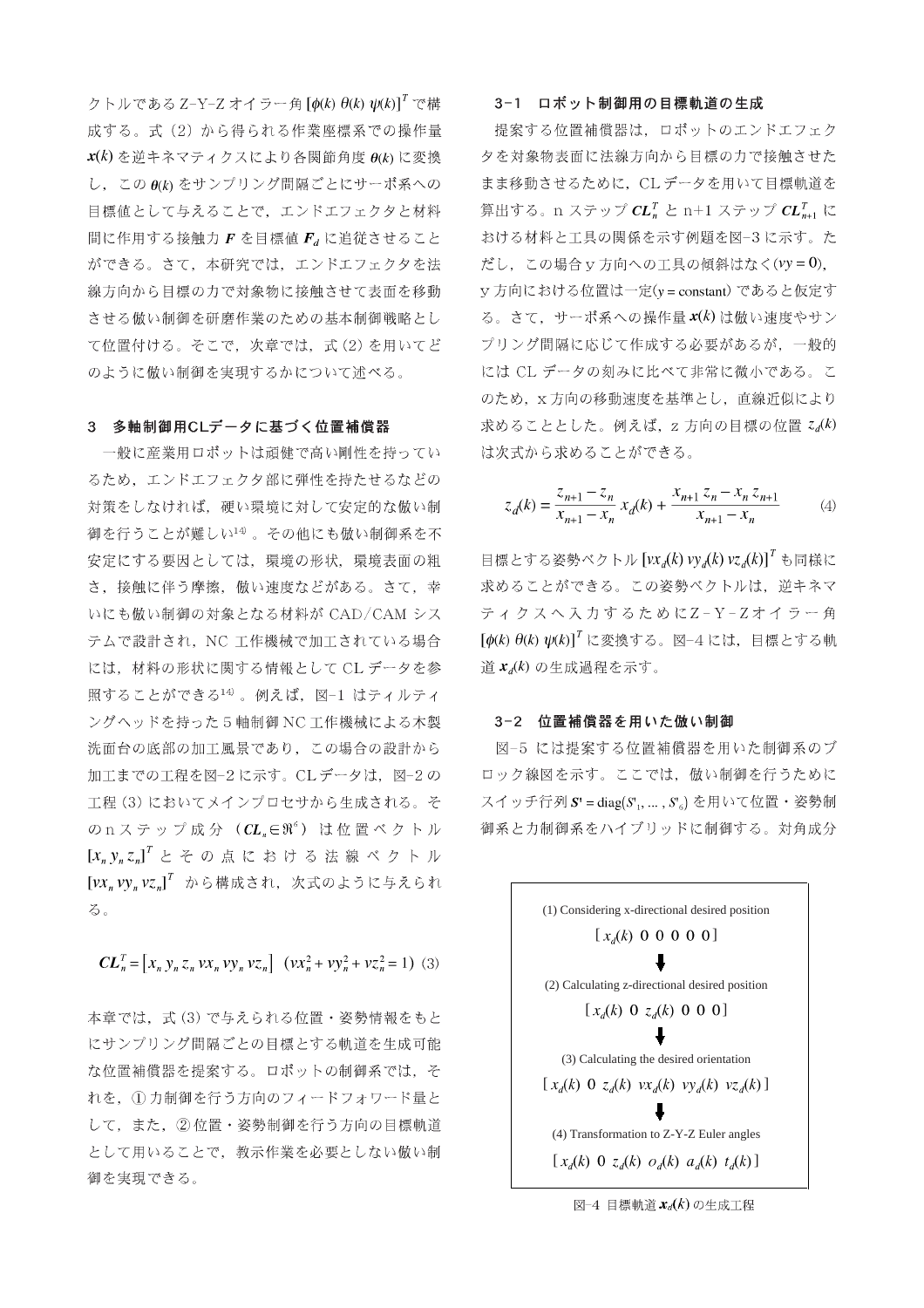

図-5 位置補償器を用いた位置指令型ダンピング制御コントローラのブロック線図



図-6 オープンアーキテクチャ型の産業用ロボット JS-10 を用いた実験システム

が O の方向は力制御系となり, 1の方向は位置·姿勢 制御系となる。さて、図-5において力制御を行う方向 の位置指令値を $\tilde{\mathbf{x}}(k)$ とすると、 $\tilde{\mathbf{x}}(k)$ は力偏差 $(F - F_d)$ に カフィードバックゲイン  $K_f$  と目標粘性の逆行列  $B_d^{-1}$ を乗じ、それに位置補償器からの補正量  $[x_d(k) - x_d(k-1)] \succeq \tilde{x}(k-1)$  を加えることで生成させ る。また、位置·姿勢制御を行う方向の指令値  $\hat{x}(k)$ は、位置補償器からの目標軌道との位置偏差  $[x_d(k)-x]$ に位置フィードバックゲイン  $K_p$  = diag( $K_{p1},...,K_{p6}$ ) を乗じることで生成させる。そ れぞれの方向の指令値を加えた x(k) は、逆キネマティ クスにより各関節の角度ベクトル θ(k) に変換され, サーボへの目標値として入力される。このように、対 象物が NC 工作機械で加工されていれば、CL データ をその形状情報として用いることができるため、教示 を行うことなく倣い制御系を容易に構成することがで きる。さらに、提案手法は位置指令型であるので, オープンアーキテクチャ型の産業用ロボットであれば 容易に適用できることを特徴とする。

#### 4 位置補償器を用いた研磨実験

本章では、図-5に示した提案手法を実際にオープン アーキテクチャ型の産業用ロボットJS-10に適用し, NC加工後の木質系材料との研磨実験を行うことでその 有効性について検証する。実験で使用する産業用ロ ボットは、川崎重工業製の PUMA 型マニピュレータ JS-10 であり, ロボットのアーム先端とエンドエフェ クタ間には、ニッタ社製の6軸力・トルクセンサを搭 載している。図-6 に示すように、実験システムはロ ボット本体、サーボコントローラ、制御用コンピュー 夕 (PC FMV-6266T6:富士通製)から構成される。 プログラム開発は、Windows NT 上で川崎重工業が

#### 表-1 API ファンクション

Servo control with joint angles  $\theta$ Setting sampling width (minimum 4 ms) Forward kinematics  $(\theta \rightarrow x)$ Inverse kinematics  $(x \rightarrow \theta)$ Getting inertia matrix  $M_r$  in Cartesian space Getting Jacobian matrix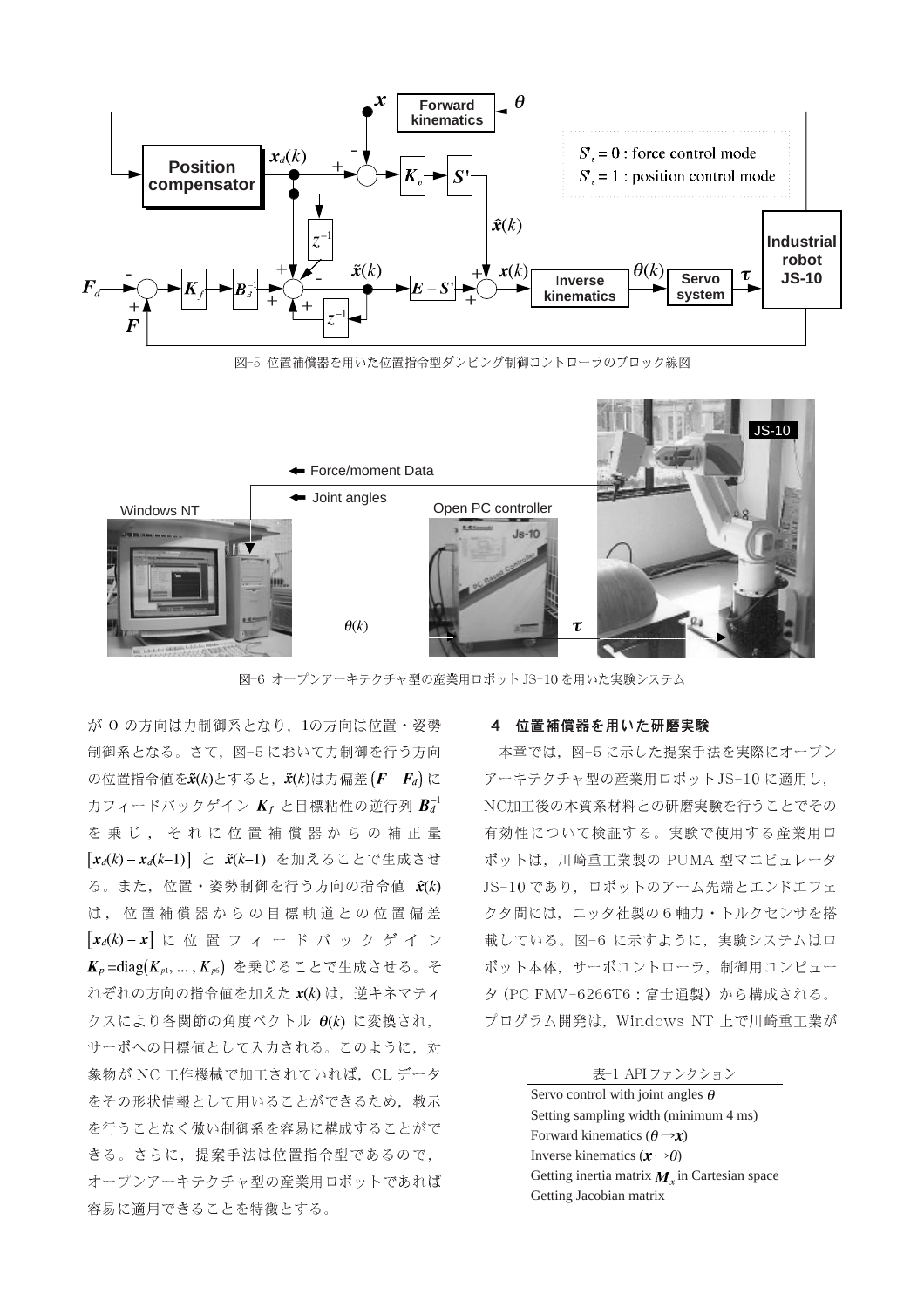提供する Visual C++ 用の API (Application Programming Interface) を用いて行った。この API を 用いれば、サーボコントローラには最短 4 ms ごとに 関節角度指令で操作量を与えることができ、カフィー ドバック制御系を構成できる。表-1 には、使用した APIの一覧を示す。

#### 4-1 倣い制御問題

図-7のような曲面を持つ NC 加工後の木材を実験用 のワークとして用いる。ただし、NC加工後のワークに は逆目が発生しており、指で触るとかなりざらざらし た粗い表面となっている。また、ロボット座標系にお けるワークの位置決めは、特殊なセンサなどは用い ず、手作業で行うものとする。これにより、ある程度 の位置決め誤差を意図的に発生させることとした。さ



図-7 提案手法を用いた倣い制御の実験風景



Step  $y = 20$  [mm]

図-8 実験で使用したジグザグパス

表-2 実験で使用した制御パラメータ

| Desired contact force $f_{dz}$                        | 0.7 [kgf]        |
|-------------------------------------------------------|------------------|
| x-directional profiling velocity $\dot{x}_d$          | $10$ [mm/s]      |
| Desired damping coefficient $B_{d3}$                  | $0.1$ [kgf s/mm] |
| Force feedback gain $K_{f3}$                          | 0.35 or 1.5      |
| Position feedback gain $K_{p1}$                       |                  |
| Position feedback gain $K_{p4}$ , $K_{p5}$ , $K_{p6}$ | 0.001            |
| Sampling width $\Delta t$                             | $10$ [ms]        |
|                                                       |                  |

て、実験では、実際に作業者が使用しているハンディ タイプのエアー駆動式の研磨工具を用いた。この研磨 工具は回転式で、回転部分にはマジックテープを介し て#220の研磨紙を取付けている。図-8には、実験で 使用した CL データの並進移動成分を示す。研磨実験 は、研磨工具をワークに接触させた後、力制御で目標 の接触力 0.7 kgf を維持したまま、研磨工具が常に ワーク表面の法線方向から接触するように位置・姿勢 を制御しながら始点から終点に移動させる倣い制御を 行うことで実施した。倣いの基準となるx方向の速度 は、 10 mm/s とした。また、力制御は目標粘性を 0.1 kgf s/mm, カフィードバックゲインを 0.35 と し、式(2)を用いて行う。ただし、サンプリング幅は 10 ms とした。表-2 には、実験で使用した制御パラ メータを示す。

#### 4-2 倣い制御結果

図-9には、工具座標系におけるz方向の接触力の変 化を示す。エアー駆動の研磨工具が高周波振動を発生 するため、それに伴う振動成分が残っているものの, 目標値まわりでの良好な応答が確認できる。この場 合, CL データ (  $\mathbf{CL}_{n}^{T} = [x_{n} y_{n} z_{n} v x_{n} v y_{n} v z_{n}]$  ) に基づく 位置補償器により、研磨工具の姿勢は図-10のように制 御されている。以上の実験結果から、提案する位置補 償器を用いることで、良好な力の応答が得られただけ でなく、従来法では課題となっていた煩わしい教示作 業を行うことなく倣い制御が実現できることを確認し た。さらに、研磨後のワーク表面についても、触覚検査に より非常に良好な仕上げ面が確認された。

今後は、積分制御器の追加や力覚信号の平滑化処理につ いて検討する予定である。

#### 5 結 言

本稿では、オープンアーキテクチャ型の産業用ロ ボットに対して、多軸制御用 CL データに基づく位置 補償器を提案し、位置指令型のダンピング制御法と併 用することで容易に倣い制御系を構成する方法を示し た。また、提案手法を曲面を有する材料との研磨作業 に適用することで以下のような結論を得た。

(1) 教示作業を行うことなく産業用ロボットの倣い制 御が可能になった。

(2) 材料形状の不均一さや固定位置の不確かさを吸収